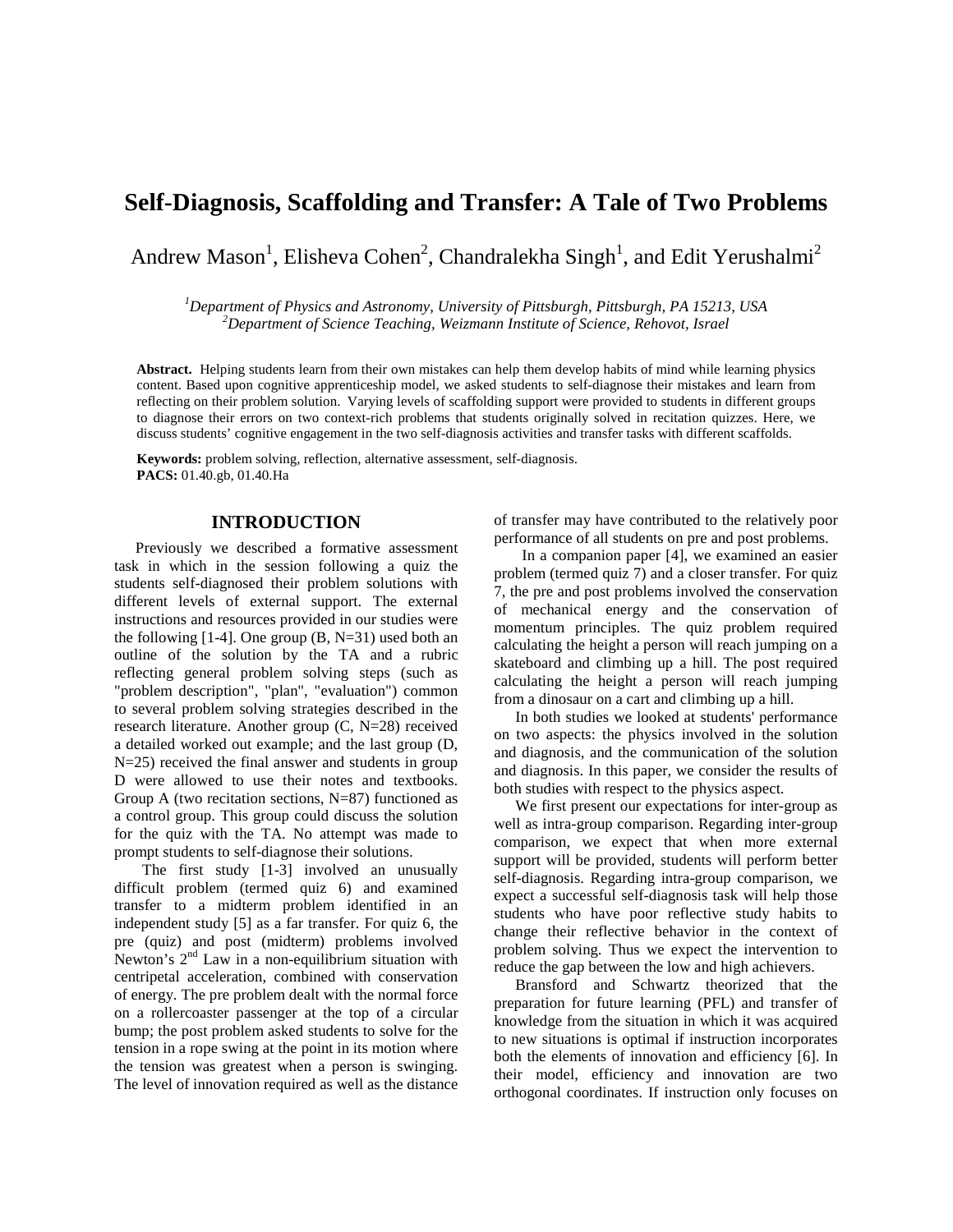efficiency, the cognitive engagement and processing by the students will be diminished and they will not develop the ability to transfer the acquired knowledge to new situations. Similarly, if the instruction is solely focused on innovation, students may struggle to connect what they are learning with their prior knowledge so that learning and transfer will be inhibited. They propose that the transfer will be enhanced if the instructional scaffolding focuses on moving along a diagonal trajectory in the two dimensional space of innovation and efficiency [6]. We translate their theory to our context in the following manner: instruction that makes students solve many problems focuses on moving them along the efficiency coordinate. Instruction that establishes in students reflective study habits moves them along the innovation coordinate. Self-diagnosis (SD) task in its best allow students both to extend their repertoire of solution schemes as well as to develop study habits. Thus, we expect a successful SD task to reduce the gap between low and high achievers.

Yet, the SD task might not be a successful one. Accordingly, we define three possible types of a SD intervention:

The first type we term "weak". A weak intervention does not affect the gap between low and high achievers. The high achieving students display their natural diagnostic tendency, while the low achievers do not have sufficient guidance to reflect, diagnose and learn from the activities. In this case we expect positive correlations between students' quiz score (pre), the self-diagnosis (SD) score, and the midterm score (that serves as "post" or transfer task).

The second type of intervention we term "superficial". The intervention will be "superficial" if low-achieving students score high on the diagnosis of their mistakes, but this diagnosis is not really meaningful. These students do not accommodate their knowledge by doing the diagnosis; hence it does not affect their achievement later on. This might happen if students use the scaffolding tools to realize principles/concepts that were not invoked or applied correctly, but do not learn why the way the principles/concepts were applied was wrong and how they should be applied correctly. Since most students in our research did not provide such explanations, the self-diagnosis score in itself does not allow us to know if the diagnosis was accompanied by a superficial or meaningful learning process. If the superficial effect is dominant in an intervention, we expect no significant correlation between the scores on pre problem and its SD since the SD of low achievers might be reasonable. But we expect no correlation between the scores on SD and the post problem, since superficial SD does not allow for transfer to occur. We expect positive correlations between the pre and the post problem in

| <b>TABLE 1.</b> Expected correlations between different |
|---------------------------------------------------------|
| variables. "N/S" stands for not significant.            |

| variables. Two stands for not significant. |       |                             |        |                   |  |  |  |
|--------------------------------------------|-------|-----------------------------|--------|-------------------|--|--|--|
| Control<br>Type of                         |       | <b>Type of Intervention</b> |        |                   |  |  |  |
| correlation                                | Group | Weak                        |        | Super- Meaningful |  |  |  |
|                                            |       |                             | ficial |                   |  |  |  |
| pre vs. SD                                 | N/A   |                             | N/S    | N/S               |  |  |  |
| SD vs. post                                | N/A   | $^{+}$                      | N/S    | $^{+}$            |  |  |  |
| Pre vs. post                               | $+$   |                             |        | N/S               |  |  |  |
|                                            |       |                             |        |                   |  |  |  |

this case, since the situation is the same as if the students haven't diagnosed themselves.

The third possible type of intervention we termed as "meaningful", namely one that brings even the less achieving students to perform a meaningful diagnosis of their mistakes, and affects their achievement later on. According to Chi [7], we expect the intervention to be meaningful if two things happen: the student a) compares two textual artifacts, the sample solution and their solution, and realizes *omissions* (i.e. differences that are significant to finding the right solution), and b) acknowledges *violations*, i.e. conflicts between a text sentence in the sample solution and a belief that is embedded in the mental model of the student, instigating the self-repair of their mental model.

If this effect is dominant in an intervention, we expect non-significant correlation between the pre problem and its SD, since the low achievers will reduce the gap between them and the better students. Also, we expect a positive correlation between the SD and the post problem, since this SD does affect the low achievers' performance on the transfer problems. Also, we expect non-significant correlations between the pre and post problems, since the formerly weak students have actually learned from the self-diagnosis and are likely to perform better later.

For the control groups, we expect to get positive correlations between the pre and the post, since no intervention intended to reduce the gaps between low and high achievers took place. Assuming one of these three effects is dominant in an intervention; these intra-group expectations are summed up in Table 1.

In the above framework, if we consider a case in which the transfer problem is a far transfer problem, we can not predict the pre-post correlations. However, if the pre post correlation for the control group is positive, it would be reasonable to assume the pre-post correlations for the intervention groups would be similar to the expected correlations in table 1.

### **Findings – inter-group comparisons**

In both quiz problems (pre), students' initial quiz performance was relatively poor, even though they showed improvement on second quiz (mean physics score over all groups  $\sim 0.38$  for quiz 6 vs.  $\sim 0.46$  for quiz 7). The self-diagnosis (SD) performance in quiz 6 and quiz 7 were dissimilar. Table 2 shows that for quiz 6, there was a definite difference between groups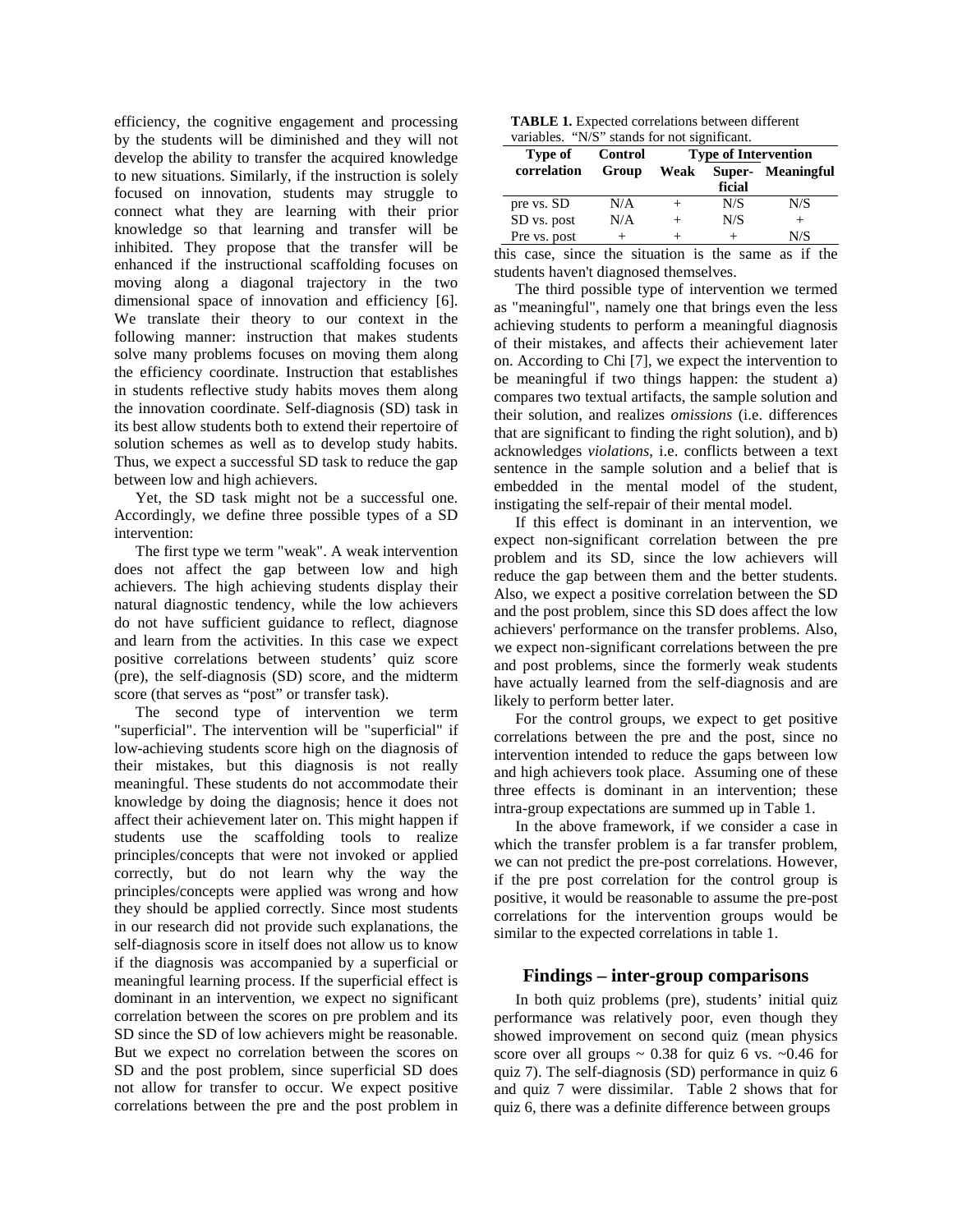|        |           | Group B |       | Group $C$ Group $D$ |
|--------|-----------|---------|-------|---------------------|
| Ouiz 6 | Mean      | 0.73    | 0.57  | 0.24                |
|        | Std. Err. | 0.049   | 0.051 | 0.055               |
| Ouiz 7 | Mean      | 0.56    | 0.62  | 0.61                |
|        | Std. Err. | 0.056   | 0.06  | 0.065               |

**TABLE 2**. SD Physics grades - two studies

on self-diagnosing physics mistakes based on external support provided (p value  $< 0.05$ ). This difference was not there for quiz 7. Group D particularly stood out as able to self-diagnose with only textbook and notes.

Group D students received merely the textbook and notes when self-diagnosing their solutions. These resources proved as adequate for the level of difficulty in quiz 7 but not for quiz 6. How is it possible?

The fact that students who used their notes and textbook did well on self-diagnosis of quiz 7 suggests that for this problem, the textbooks and notes included solution for similar problems. Quiz 7 involved conservation of mechanical energy and conservation of momentum. Indeed, examples of solved problems which involve momentum conservation with completely inelastic collision and the conservation of mechanical energy exist in the textbook students used and the instructor also presented related sample solutions in class. Moreover, one solved example in the textbook was about the ballistic pendulum. Although the surface features of the quiz problem which involves a person jumping on a skateboard and climbing up a hill are different from those of the ballistic pendulum problem, both solutions involve in a similar manner the principles of momentum and mechanical energy conservation. In quiz 6, however, the textbooks and notes did not contain solutions to problems similar to the quiz problem.

These results suggest, first, that when diagnosing their problem solution for quiz 7 students in group D were able to make use of solutions for problems sharing similar solution procedure while differing in surface features; and second, that without an access to such a repertoire of related problem solutions, they were not able to self-diagnose their problem solution. Thus, such repertoire brings the self-diagnosis task within the zone of proximal development for group D.

The comparison of the post (midterm exam) scores for quiz 6 and quiz 7 shows that the midterm physics scores (post) improved significantly in the second study compared to the first study for all groups (0.44 in midterm II and 0.61 in midterm III). Despite the difference in SD performance, the groups did not differ significantly from each other in the post performance for quiz 6. Group D fared better than group C on the midterm  $(C-0.33, D-0.47, p-value=0.07)$ despite the fact that group C got the complete solution. The fact that the SD grade did not predict the post performance, suggests the SD for quiz 6 did not reflect

a meaningful self-diagnosis. In quiz 7 there was no significant difference between groups both on the SD as well as on the midterm performance. Yet, this does not imply a more meaningful diagnosis in quiz 7. The intra-group correlations can shed light on that.

#### **Findings – intra-group comparisons**

Table 3 shows the observed correlations in the three interventions related to the difficult quiz 6. The results are confusing: on one hand in all intervention groups there are no significant correlations between the pre vs. post whereas there is a positive correlation between these two variables in the control group, suggesting that the intervention indeed has reduced the gaps between low and high achievers. On the other hand there are no significant intra-group correlations for any of the intervention groups regarding the SD vs. post, implying that we cannot simply declare any of the three interventions as completely superficial or meaningful (compare Tables 1).

To explain this, oOne possible explanation is that the non-significant correlation between the SD vs. post problems is due to the fact that the post problem was a far transfer to the quiz. Another explanation is that some students may have performed meaningful selfdiagnosis that does not show in their self-diagnosis grades.

A possible support for this interpretation is in the inter-groups comparison. The support for selfdiagnosis was not adequate between groups, and indeed group D's average self-diagnosis score in quiz 6 was low (0.24) compared to groups B (0.73) and C (0.57). However, the midterm (post) performance of group D (mean=0.47) was comparable to group B (mean=0.52) (group C performed worse; mean=0.33)) It is possible that struggling with the diagnostic activity without a sample solution may have stimulated out of class diagnosis. Frustrated by two failed attempts at the problem (quiz and diagnosis), group D students may have diagnosed their solutions after the in-class activity was completed, with the sample solution that all students received after the fact.

TABLE 3. Correlations physics aspect - two studies

.

|        | Type of      | Control | <b>Intervention</b> |     |     |
|--------|--------------|---------|---------------------|-----|-----|
|        | correlation  | group   | D                   | C   | B   |
|        | Pre vs. SD   | N/A     | N/S                 | N/S | N/S |
| quiz 6 | SD vs. post  | N/A     | N/S                 | N/S | N/S |
|        | Pre vs. post | $^{+}$  | N/S                 | N/S | N/S |
| quiz 7 | Pre vs. SD   | N/A     | N/S                 | N/S | N/S |
|        | SD vs. post  | N/A     | $^{+}$              | N/S | N/S |
|        | Pre vs. post | $^{+}$  | N/S                 | N/S | N/S |

Table 3 shows also the correlations found in the second study related to the easier quiz 7. In this case, groups B and C have no significant correlations between any two variables similar to quiz 6. However,